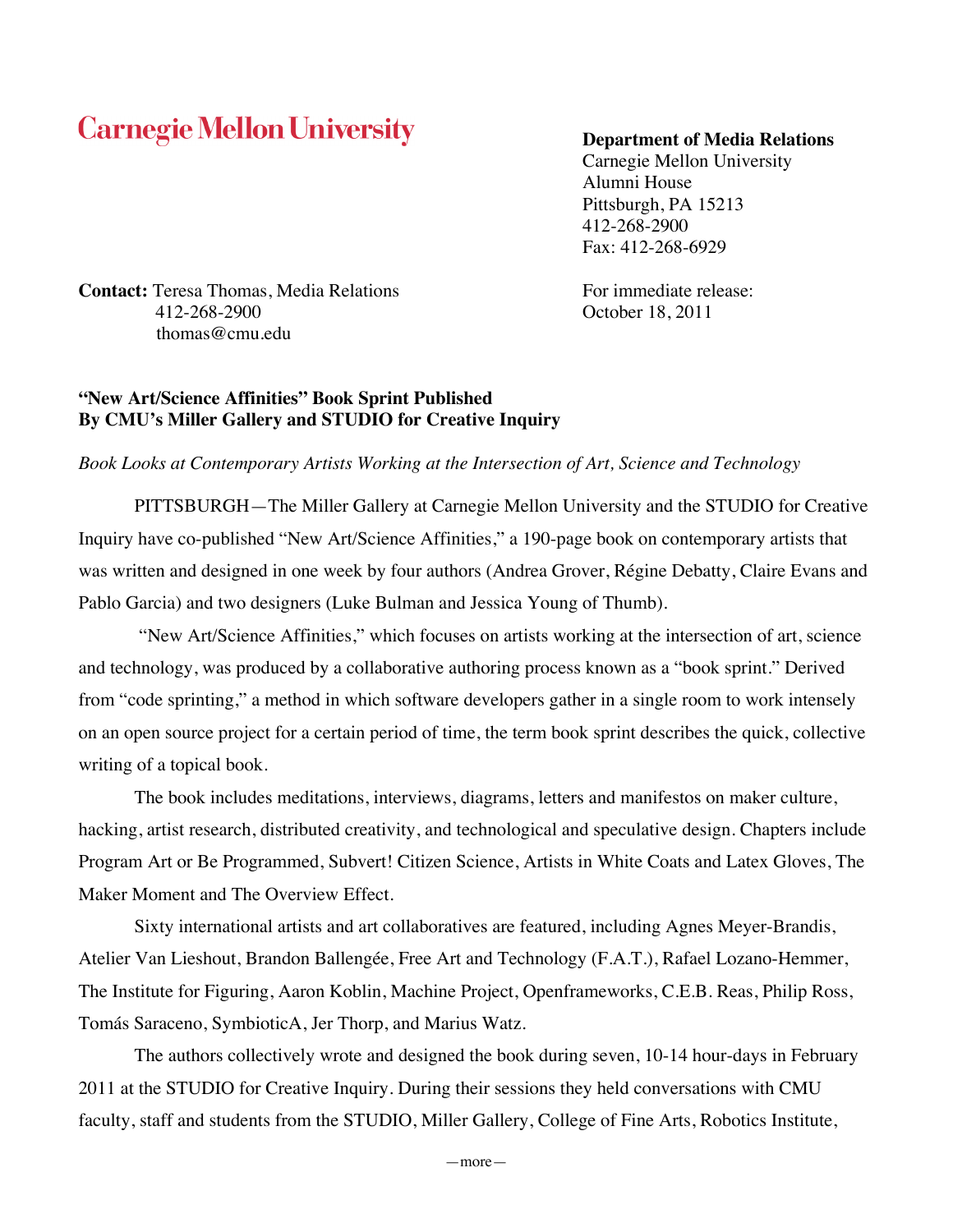Page 2 of 3 / "New Art/Science Afffinities" Book Sprint Published by CMU's STUDIO for Creative Inquiry, Miller Gallery Machine Learning Department and BXA Intercollege Degree Program.

"The book sprint method was adopted in order to understand this very moment in art, science and technology hybrid practices, and to mirror the ways Internet culture and networked communication have accelerated creative collaborations, expanded methodologies, and given artists greater agency to work fluidly across disciplines," says lead author Andrea Grover.

The publication is part of Grover's Andy Warhol Foundation for the Visual Arts Curatorial Research Fellowship at CMU's STUDIO for Creative Inquiry and Miller Gallery. "Intimate Science," an exhibition that will be the product of Grover's research, will take place in early 2012 at the Miller Gallery.

"New Art/Science Affinities" (2011, 8.5x11 inches, 190 pages, perfect-bound paperback, 232 fullcolor illustrations) is available for purchase (\$45.75) through print-on-demand service Lulu, or for free download via the Miller Gallery website (http://www.cmu.edu/millergallery/nasabook). Book excerpts, table of contents, high-resolution images, and more information are available from the Miller Gallery website.

### ###

**About the Authors:** The authors are **Andrea Grover** (artist, writer and curator at Parrish Art Museum, Southampton, N.Y.), **Régine Debatty** (blogger at we-make-money-not-art.com, curator and critic), **Claire Evans** (science journalist, science-fiction critic, Universe blogger and YACHT musician), **Pablo Garcia** (founder of POiNT studio and assistant professor at CMU's School of Architecture), and designers Jessica Young and Luke Bulman (**Thumb**).

**About The Miller Gallery at Carnegie Mellon University:** The Miller Gallery (http://www.cmu.edu/millergallery) is Carnegie Mellon's contemporary art gallery. The Miller Gallery supports experimentation that expands the notions of art and culture, providing a forum for engaged conversations about creativity and innovation. The gallery produces exhibitions, projects, events and publications with a focus on social issues, and is free and open to the public.

**About The STUDIO for Creative Inquiry:** The STUDIO (http://www.studioforcreativeinquiry.org) is a center for experimental and interdisciplinary arts in the College of Fine Arts at Carnegie Mellon University. Founded in 1989, the STUDIO connects artistic enterprises to academic disciplines across the Carnegie Mellon campus, to the community of Pittsburgh and beyond. The STUDIO's mission is to support creation and exploration in the arts, especially interdisciplinary projects that bring together the arts, sciences, technology, and the humanities, and impact local and global communities.

**About Carnegie Mellon University:** Carnegie Mellon (www.cmu.edu) is a private, internationally ranked research university with programs in areas ranging from science, technology and business, to public policy, the humanities and the arts. More than 11,000 students in the university's seven schools and colleges benefit from a small student-to-faculty ratio and an education characterized by its focus on creating and implementing solutions for real problems, interdisciplinary collaboration and innovation. A global university, Carnegie Mellon's main campus in the United States is in Pittsburgh, Pa. It has campuses in California's Silicon Valley and Qatar, and programs in Asia, Australia, Europe and Mexico.